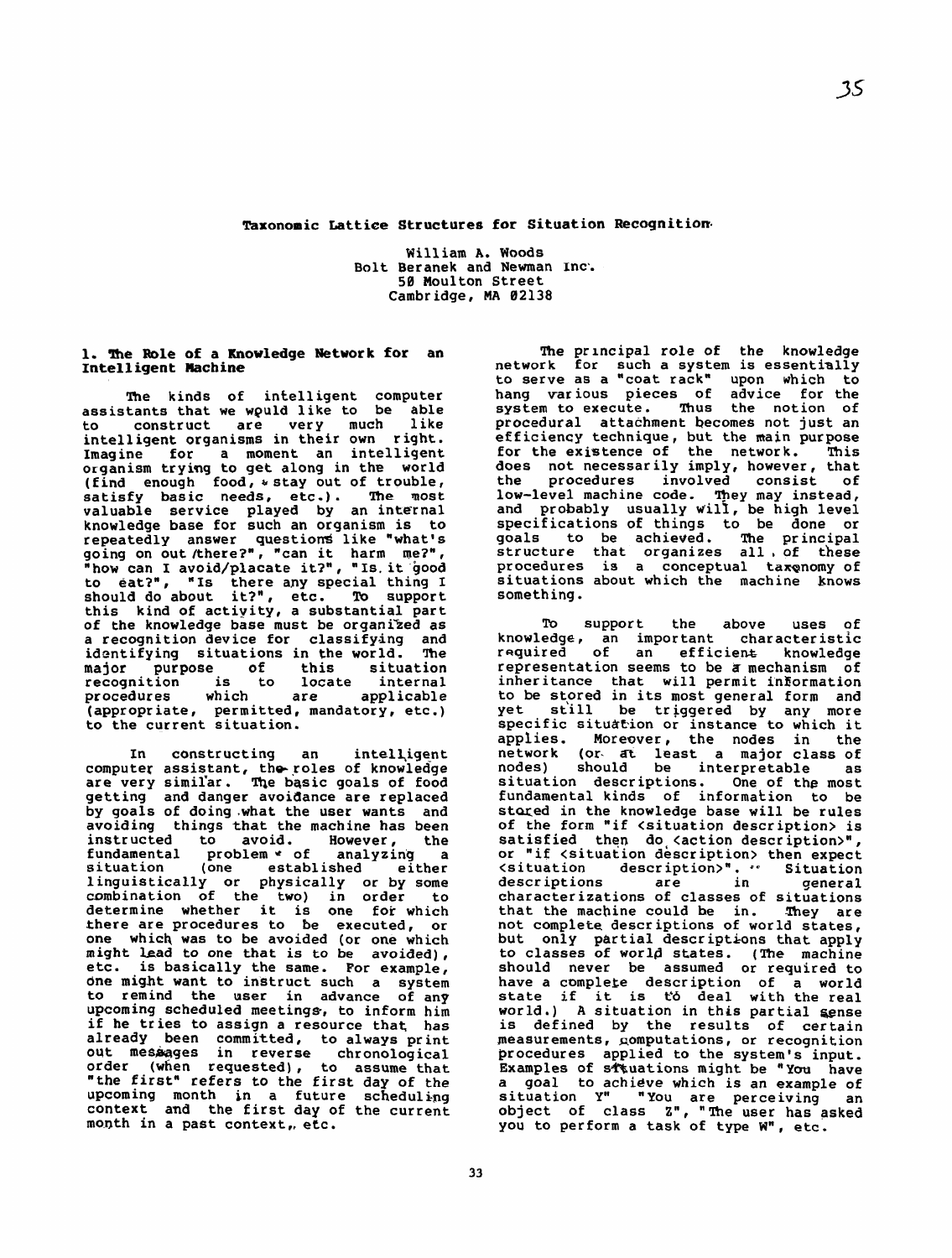Conceptually, one might think of the process of activating all of the descriptions that are satisfied by the current situation **as** one of taking a description of the current situation and matching it against descriptions stored in the system. However, there are in general many **t3i** fferent ways in which the current situation might be described, and it is not clear how one should construct such a description.

More specific situations might be: "trying to schedule a meeting for three people, two of which have busy schedules", "about to print a message from a user to himself", "about to refer to a date in a recent previous year in a context where precision but conciseness is required".

The major references to. this conceptual taxonamy by the intelligent machine will be attempts to ident'ify and activate those situation descriptions that apply to its current situation or some<br>hypothesized situation in order to hypothesized consider any gdvice that may be stored there. Note' that "considering advice of type X<sup>"</sup> is itself an example of a situation, so that this process can easily become recursive and potentially unmanageable without appropriate care.

Moreover, until it is so recognized, a situation consists of a collection of unrelated events and conditions. The<br>process of recognizing the elements process of recognizing the elements currdn&ly being perceived as **an** instance of a situation about which some<br>information is known consists of discovering that those elements can be interpreted as filling rolès in a situation descr iption known to the system. In fact, the process of creating a description of the current situation is very much like the process of parsing a sentence, and inherently uses the knowledge structure of the system like a parser uses a grammar in order to construct the appropr iate description . Consequently, by the time a description of the situation has been constructed, it has already been effectively matched against the descriptions in the knowledge base.

#### **2, Parsing Situations**

As suggested above, the process of recognizing that a current situation is an<br>instance of an internal situation instance of an internal description is similar to the process of parsing a sentence; although considerably more difficult due to a more open- ended setv of possible relationships among the "constituents" of a situation. That is, whereas the principal relationship between<br>constituents in sentences is merely constituents in sentences is merely<br>adjacency in the input string, the input string, the relationships among constituents of a situation may be arbitrary (e.g. events, preceding one another in time, people,

places, or physical objects in various spatial relationships with each other, objects in physical or legal possession of people, people , **in** relationships of people, people in relationships of<br>authority to other people, etc.) However, the basic character istic of parsers, that the objects recognized are characterized as structured objects assembled out of recognizable parts according to known rules of assembly, is shared by this task of situation recognition.

Note that it is not sufficient merely to characterize a situation as a member of one of a finite number of known classes. That is, where it is not sufficient for a parser to simply say that its input is an example of a declarative sentence (one wants to 'be able to ask what the subject is, what the verb is, whether the sentence has past, present or future tense, etc.) , in a similar way it 'is insufficient to merely **say** that an input situation is an example of someone doing something. One must generate a detailed description of who is doing what to whom, etc.

It is also not sufficient to characterize a situation as a single instance of an existing concept with values filled in fcr empty, slots. In general, a situation description must be a composite structured object, various subparts of which will be instances of other concepts assembled together in ways that are formally permitted, in much the same way that the description of a sentence is put together from instances of noun phrases, clauses, and prepositional phrases. The specific instance built up **must keep** track of which constituents of the specific situation fill which roles of the concepts being recognized. Moreover, it cannot do so by simply filling in the slots of those general concepts, since a general concept may have multiple instantiations in many situations. Rather, new structures representing instances of those concepts must be constructed and pairings of constituent roles from the concept and role fillers from the current situation must be associated with each new instance.

#### **3. lhe Process of Situation Recognition**

The process of situation recognition consists of detecting that a set of participants of certain kinds stand in some specified relationship to each other. In general, **when** some **set** of participants is present at the sensory interface of the system (immediate' input plus past memory) , the task of determining whether there is some situation description in memory that will account for the relationships of those inputs is not trivial. If the total number of situation descriptions in the **system** is sufficiently **small,** all of them can be individually tested against the input to see if any are satisfied. If the

 $34$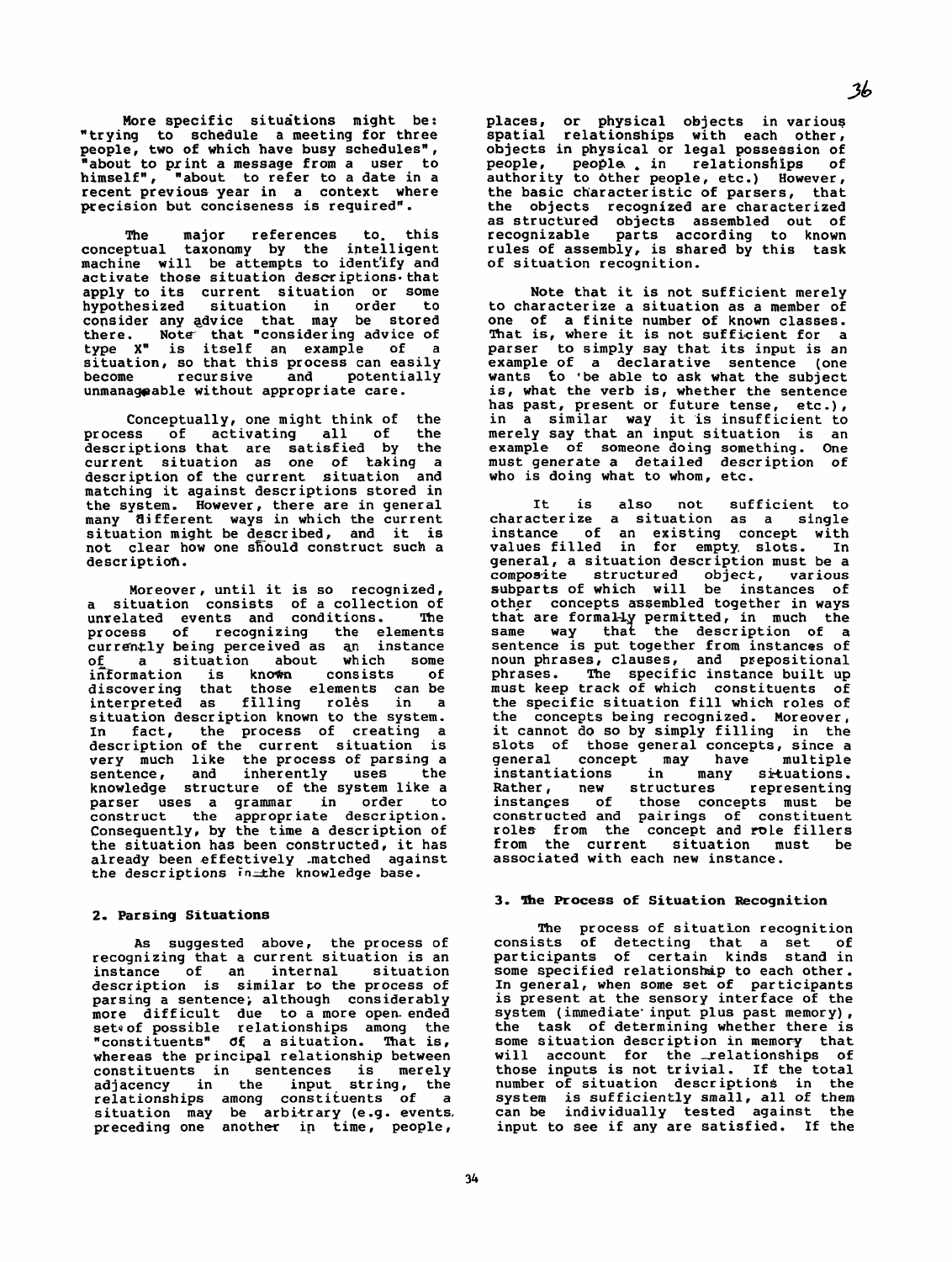number of such descriptions is sufficiently large, however, this is **no+**  feasible.

Alternatively, if there is some particular participant that by virtue of its type strongly suggests what situation descriptions it might participate in, then<br>an index from this participant might an index from this participant select a more manageable set of situation descriptions to test. Even in this case, however, the number of situations in which the constituent could participate may still be too large to test efficiently. In the most difficult situation, no single<br>participant in the input is sufficiently suggestive by itself to constrain the set of possible patterns to a reasonable number. However, it may still be that the coincidence of several constituents and relationships may suffice, providing that the coincidence can be detected. It is this problem of coincidence detection that I believe to be crucial to solving the general situation recognition problem.

As an example, consider the following fragment of a protocol of a commander giving commands to an intelligent display system:

- **Cdr: Show** me a display **nf** the eastern Mediterranean. [computer produces dispLay]
- Cdr: Focus in more on Israel and Jordan. [computer does so]
- Cdr: Not that much; I want to be able to see Port Said and the Island of Cyprus.

In the first clause of the third command of this discourse, **(i.e.** "not that much"), there is no single word that is strongly suggestive of the interpretation of the sentence. Moreover, there is nothing<br>explicit to suggest the relationship of this clause to the one that follows the semicolon. The latter, if interpreted in isolation, would merely be a request for a display, br perhaps a succession of two displays, while in the context given, it is a request to modify a previous display.

There are. two methods that I believe may be sufficient, either individually or in combination, to model coincidence In combination, to model coincidence<br>detection. One is the use of <u>factored</u> knowledge structures that merge common parts of alternative hypotheses. The other involves the use of a markable classification structure in which the individual recognition predicates triggered by the ongoing discourse will leave traces of their having fired, so that coincidences of such traces can be efficiently detected. I have been investigating a structure which **I** call a "taxonomic latticen, that combines **some**  features of both methods.

# **3.1 Factored Knowledge Structures** *37*

Given a knowledge-based system with large numbers of situation-action **rules,**  where it is infeasible to find the rules<br>that match a given situation by situation systematically considering each rule, one needs to have some way of reducing the computational load. As mentioned before, one approath is to index the rules according to some salient feature that will be easily detectable in the imput situation and can then be used to find a much more limited set of rules to apply. **This** has been done in many systems, including the LUNAR system for natural language question answering [Woods, 1973, 19771. In that system, rules for interpreting the meanings of sentences were indexed according to the verb of the sentence and rules for interpreting floun phrases were indexed by the head noun. Although this approach reduces the number of rules that need to be considered, it has several limitations still. The first is that there **may** be some values of the index key for which there are still a large number **of** rules to consider. 'In the case of the LUNAR system, for example, the verb "be" had a large number of rules to account for different senses of the word. Another is that there can be certain constructions for which there is no single easily detected feature that is strongly constraining as to possible meaning. In this case, there is no useful index key that can be used to select a sufficiently constrained set of rules to try.

Another limitation **Of** this indexing approach as the range of language becomes more fluent is that in certain elliptical sentences, the constraining key may be ellipsed, and although one can have the rules indexed by other keys as well, the remaining ones may not sufficiently constrain the set of rules that need to be considered. Finally, even when the set of rules has been constrained to a relatively small set, there is frequently a good deal of sharing of common tests among different rules , and considering each rule independently results in repeating these tests separately for each rule.

One approach to solving- all of the above problems **is** to use what I have been calling a "factored knowledge structure" for the recognition process. In such a structure, the common parts of different rules are-merged so that th'e process of testing them **is** done only once. With such structures, one can effectively test all of the rules in a very large set, and do so efficiently, but never consider any single rule individually. At each point in a factored knowledge structure, a test is made and some information gained about<br>the input. The result of this test The result of this test determines the next test to be made. **As**  each test is made and additional information accumulated, the set **of** 

 $35<sub>5</sub>$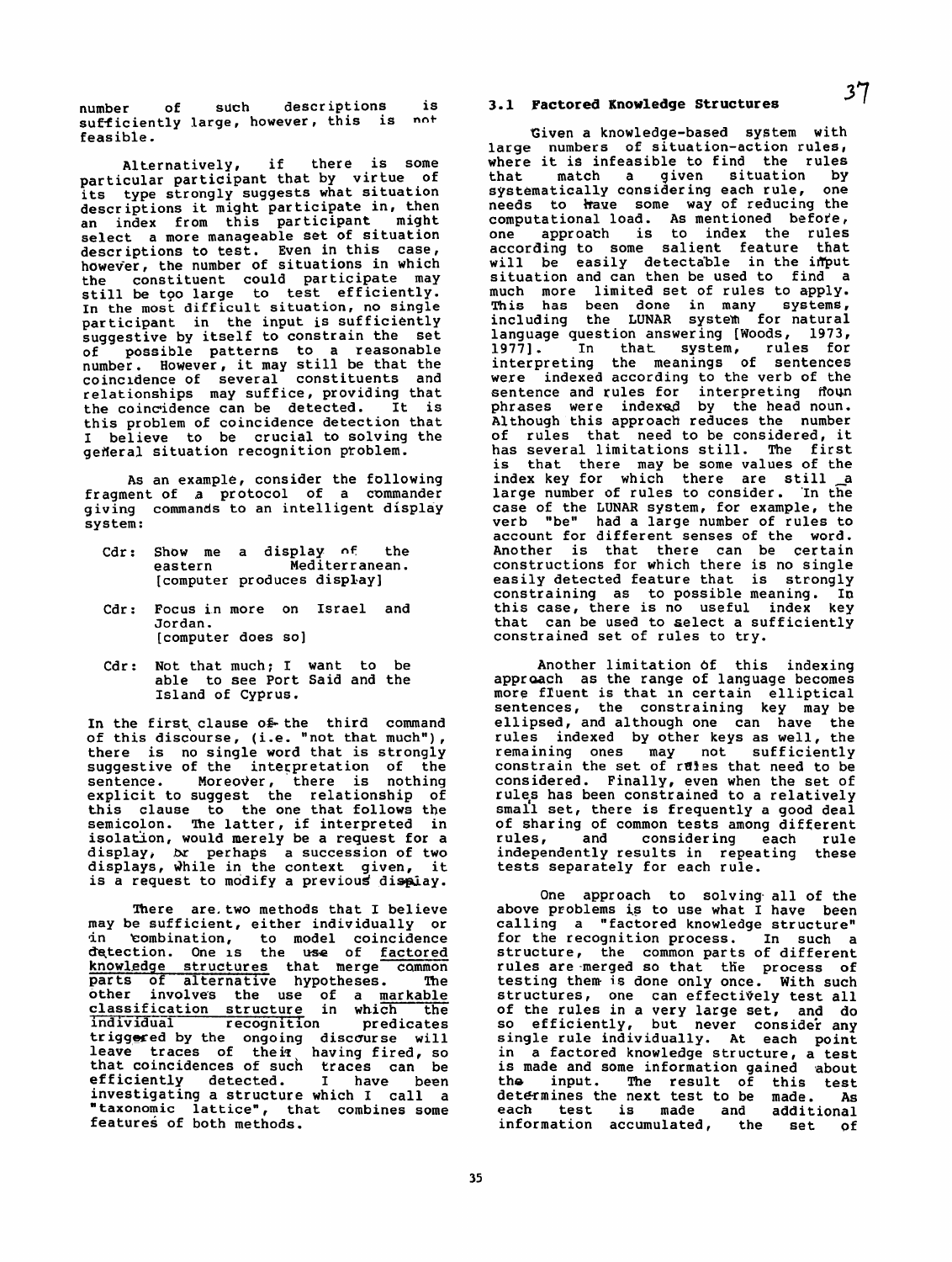possible rules that could be satisfied by the input, given the values of the tests **so** far made, is gradually narrowed until eventually only rules that actually match the input remain. Until the end of this decision structure is reached, however, none of these rules is actually considered<br>explicitly. This principle of factoring This principle of factoring together common parts of different patterns to facilitate shared processing is the basic technique that makes **ATN**  grammars ,[Woods, 19701 more efficient in some sense than ordinary phrase structure<br>grammars. It has also been used by the It has also been used by the lexical retrieval component of the **BBN**  speech understanding system [Woods et a1 . , 1976; Wolf and Woods, 1977] and accounts for the efficiency of the finite state grammar? approach of the **CMU** Harpy **system**  [Lowerre, 19761. **A** recent innovative use "trigger trees" for organizing spontaneous computations [Rieger, 1977].

Whether factored together or not, the task of accessing rules is not a simple<br>one. One problem is that rules don't one, One problem **is** that rules don't match the input letter-for-letter: rather, they have variables in **them** with various restrictions on what they can match. For example a rile might say that whenever an access is made to a classified file, then a record of the person making the request should be made. The description, "an access to a classified file" needs to be matched against the user's request (or some subpart of it) and in that match, the description "a classified file" will be matched against some specific file name. In this kind of situation, there is no natural ordering of the rules, analogous to the alphabetical ordering of **words, that** will help in finding the rules that are **satlsfled** by **the** given situation. Nor is a structure as simple **as** the dictionary tree above adequate for this case.

Another problem is that a given situation may be matched by several rules simultaneously with differing degrees of generality. For example, there **my** be a rule that says "whenever access is made to a top secret file (more specific than classified), then check the need-to-know status of the user for that information and block access if not satisfied". In the case of a request to a top secret file, both of the above rules must be found, while in the case **of** an ordinary cbassified file, only the first should. **The** actual input, however, bill not explicitly mention either "top-secret" or "classified", but will merely be some file

name that has many attributes and proper ties, among which the attribute "classified" is not particularly salient.

36

The problem of finding connections between concepts in a knowledge network is like the problem **of** finding a path through a maze from a source node to some goal node. At the lowest level, it requires a tf'ial and error search in a space that can be large and potentially combinatoric. **That** is, if one element of the input could be connected to k different concepts, each of which would in turn be connected to k others, and so on, until finally a concept that connected to the goal was discovered, then the space in **which** one would have to search to find a path of length n would contain  $k^n$  paths. However, if one started from both ends **(assuming** a branching factor of k also in the reverse direction), one could find all the paths of length n/2 from either end in only 2.k<sup>n/2</sup>.

# **3.2 Markable Classification Structures 3g**

Another technique that holds promise for situation recognition is **the** use of a markable classification structure in which coincidences of relatively non-salient events can be detected. The keystone of this approach is a technique that Quillian proposed for modeling certain aspects of<br>human associative memory [Quil'Lian, 1966, human associative memory [Quillian, 1966,<br>1968]. Quillian's technique of "semantic intersection" consiSted of propagating traces of "activation" through a semantic network structure **so** that connection paths relating arbitrary concepts could be detected. For example, his system was able to connect concepts such as "plant"<br>and "nourishment" by discovering the and "nour ishment" by discover inq **the**  "chainw equivalent to "plants draw nourishment from the soil". If the appropr iate information were in the network, this technique would also find chains of indirect connections such as<br>"Plants can be food for people" and can be food for people" and "People draw nourishment **from** food," **The**  method was capable of finding paths of arbitrary **length.** 

If one then had an efficient **way** to determine whether any of the paths from the source node connected with any of the **paths** from the- goal node, such search from both ends would have a considerable savings. This **can** be done quite efficiently if the algorithm is capable of putting marks in the structure of the maze itself (or some structure isomorphic to it), so that it can tell when reaching a given node whether a path from the source **or** the goal has already reached that node. However, without such ability to mark the nodes of the maze>, the process of testing whether a given path from the source can hook up with a path from the goal would involve a search through all the paths<br>from the goal individually, and a search down each such path to **see** if the node at **the end** of the *sodrce* path occurred anywhere on that path, If this were necessary, then all of the advantage of searching from both ends would be **lost,**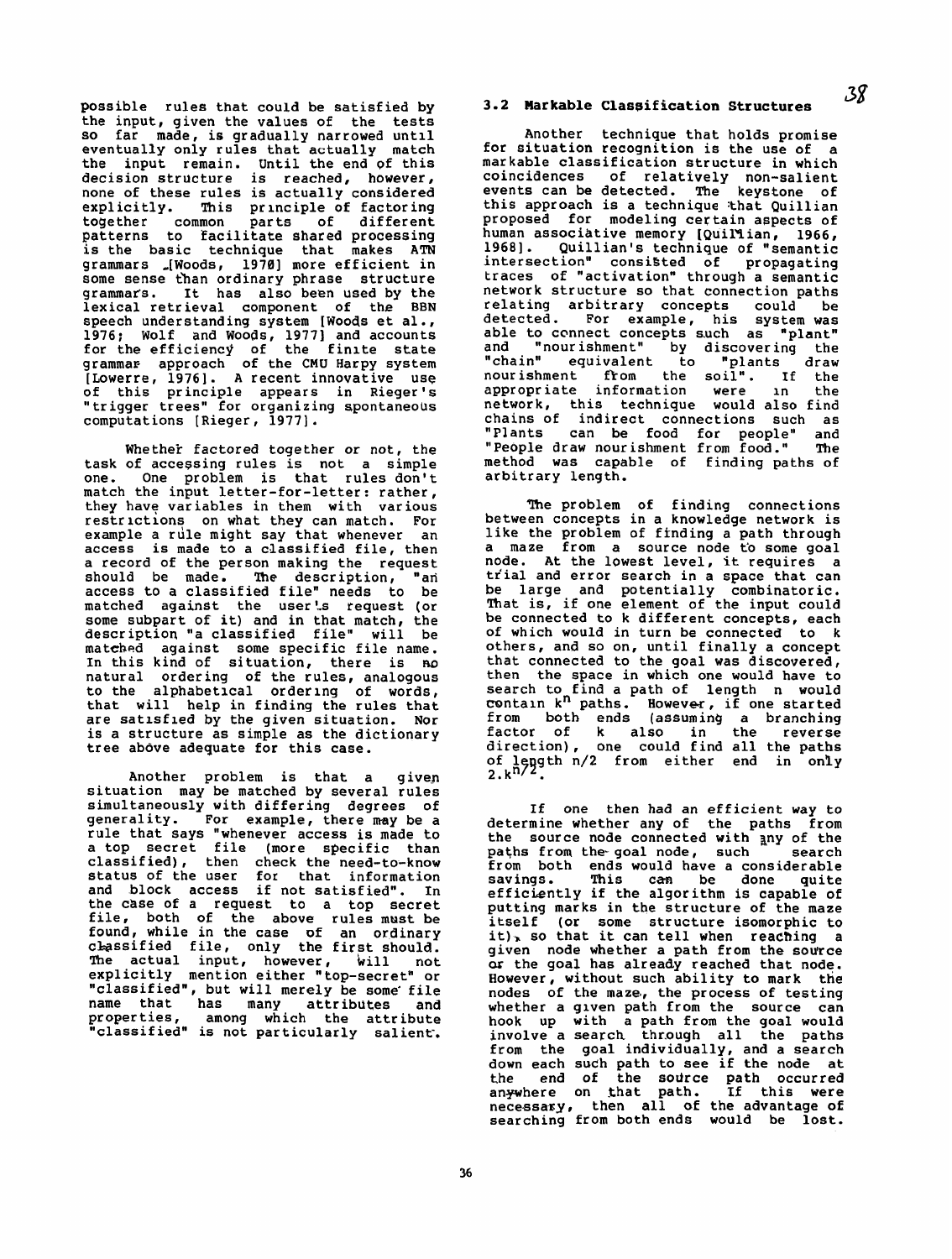**The** use of the graph structure itself to hold marks is thus critical to gaining<br>advantage from this algorithm. algorithm. Essentially, the nodes of the graph serve as rendezvous points where paths that are<br>compatible can meet each other. The compatible can meet each other. coincidence of a path from the source meeting a path from the goal at some node<br>guarantees the discovery of a complete path without any path requiring more than a simple test at the corresponding node in the graph as each link is added to the path.

What is needed for situation<br>Inition in a generalization of recognition in a generalization Quillian's semantic intersection technique in which the source and goal nodes are replaced by a potentially large number of<br>concept nodes, some of which are concept nodes, some of which stimulated by immediate input, and some of which are remembering recent activation in<br>the past. Moreover, what is significant the past. Moreover, what is significant<br>is not just simple paths between two nodes, but the confluence of marks from<br>multiple sources in predetermined patterns. Moreover, unlike Quillian, who considered all connections identically in searching for paths, we will conslder marker passing strategies in which marks can' be passed selectively along certain links. Recently, Fahlman [1977] has presented some interesting-formal machine specifications of Quillian-type spreading activation processes which have this character istic.

#### **4, The Structure of Concepts**

In building up internal descriptions of situations, one needs to make **use** of concepts of objects, substances, times; places, events, conditions, predicates, functions, individuals, etc . Each such functions, individuals, etc. Each such<br>internal concept will itself have a structure and can be represented as a configuration of attributes or parts, satisfying certain restrictions and standing in specified relationships to each other. Brachman [1978] has developed a set of epistemologically explicit conventions for representing such concepts<br>in a "Structured Inheritance Network", in which interrelationships of various parts of concepts to each other and to more general and more specific concepts are explicitly represented. The essential character istic of these networks is their ability to répresent descriptions of structured objects of various degrees of generality with explicit representation of the inheritance relationships between corresponding constituents of those structures. A concept node in Brachman's formulation consists of a set of dattrs (a generalization of the notions of attribute, part, constituent, feature, etc.) and a set of structural relationships among them. Some of these dattrs are represented directly at a **given**  node, and others are inherited indirectly

from other nodes in the network to **which**  they are related.

Let us assume that each concept that the system understands is represented as a<br>node in one of these structured node in one of these structured inheritance networks. **The** network, **as** a whole, then serves **as** a conceptual taxonomy of all possible "entities" that the system can perceive or understqnd. Each node in this taxonomy can be thought of as a micro schema for the recognition of instances of that concept. Each has a **set** of dattrs with individual restr ictions and a set of structural conditions that relate the dattrs to one another. These restrictions and structural conditions may themselves be defined in terms of other concepfs defined by other micro schemata, and so on until a level of primitively defined, directly perceivable concepts is reached .

Each concept in the taxonomy can be thought of as having a level of abstractness defined as **the** maximum depth 9f nesting of its constitu'ent structure. Instances of primitively defined concepts have level 0, constellations of those concepts have level 1, a concept having level 1 and lower concepts as dattrs has<br>level 2, and so on. If a taxonomy level  $2$ , and so on. If a contained only level 0 and level 1 concepts, then the situation recognition problem would be greatly simplified, since one never needs to recognize portions of the input **as** entities that participate as constituents of larger entities. The general problem, however, requires us to the input as entities that participate as<br>constituents of larger entities. The<br>general problem, however, requires us to<br>do exactly that. More seriously, the<br>general case requires us to recognize a concept some of whose dattrs **may** have restrictions defined in terms of the concept itself. This is true, for example, for the concept of noun phrase in a taxonomy of syntactic constructions. Such recursively defined concepts have no maximum level **of** abstractness, although any given instafice will only involve a finite number of levels' of recursion. This potential for recursive definition must be **kept** in mind when formulating algorithms for situation recognition.

#### **5. The Need for Inheritance Structures**

**As** a result of havinq different levels of abstraction in one's taxonomy, an input situation will often satisfy several situation descriptions<br>simultaneously, no one of which will no one of which will account for all of the input nor supplant the relevance of the others. For example, adding a ship to a display is simultaneously an example of changing a display **and** of displaying a ship. Advice for both activities must be considered. Moreover, a single description may have several different instantiations in the current situation, with situation descriptions becdming arbitrar ily complex

 $37$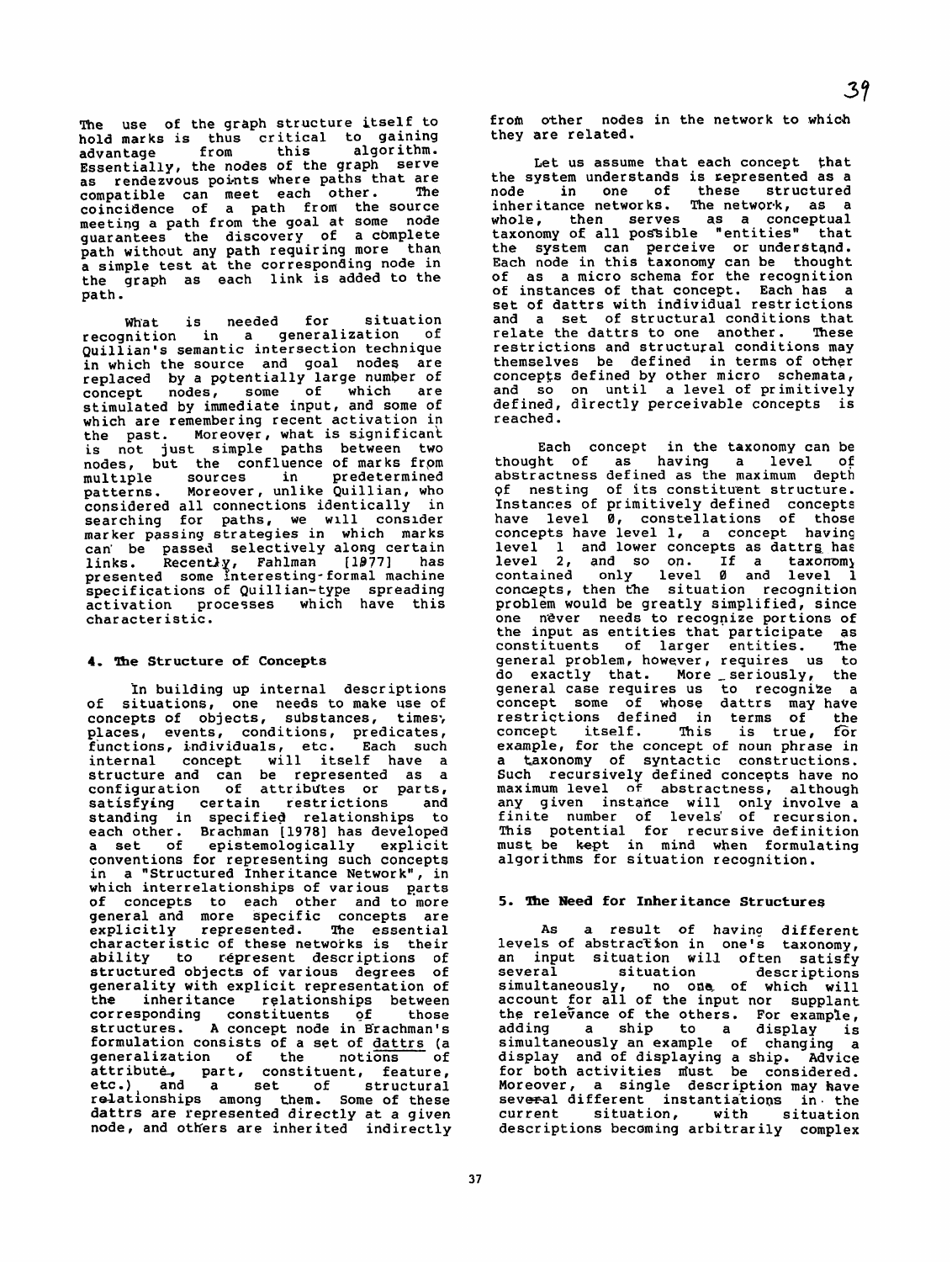**by** the addition of various qualifiers, by conjunction and disjunction descriptions, etc. For example, one might want to store advice associated with the situation [wanting to display a .large ship at a location on the screen that **1s** within one unit distance from either the top, bottom, or **side** of the screen when the scale of the display is greater than **1:1000].** Finally, situation **descriptions**  may subsume other descriptions at lower levels of detail, and advice from both may be relevant and may either supplement or contradict each other. For example, displaying an aircraft carrier is a special case of displaying a ship, and there may be specific advice associated with displaying carriers as well as more general advice for displaying any ship. Thus, conventions will be required to determine which advice takes precedence over the other if conflicts arise.

**The** or,ganization of large numbers of such situation descriptions of varying degrees of generality so that all descriptions more general or more specific than a given one can efficiently be found is one thing we require of an intelligent computer assistant. In order to build and maintain such a structure, it is important to store each rule at the appropriate level of generality, relying on a mechanism whereby more speciflc situations automatically inherit information from more general ones. That is, when one wants to create a situation description that is more specific than a given one in **some** dimension, **one** does not want to have to copy all of the attributes of the general situation, **but** only those that are changed. Aside from conserving memory storage, avoiding such copying also facilitates updating and maintaining the consistency of the data base by avoiding the creation of duplicate coples of information that then may need to be independently modified and could accidentally be modified inconsistently.

In the case of the situation  $40$ descriptions that we are dealing with, even the specification of what dattrs -a **given** concept possesses **1s** skored at the most general level and inherited by more<br>specific concepts. Thus, for example, the descriptions of attribute dattrs for color and weight are stored for a general concept of physical object. **These** dattrs are then inherited by any more **specific**  concepts of physical objects, such as planes, ships, **desks,** and pencils.

For example, one may want to store advice about displayinq geographical features, about displaying such features that cover an area, about displaying bodies of water, about displaying lakes, etc. Thus, information about finding the area covered by a feature would be stored at the level of dealing with such area-covering features. information about displaying water inqa certain color would be stored at the level of displaying bod,les of water, and information about having inlets and outlets would be stored at the level of lakes. In any specific situatiod that the system finds itself, many such concepts at different levels of generality will be satisfied, and the advice associated with all of them becomes applicable. That is, any more specific concept, including that of the current situation, **rnherlts** a great deal of information that is explicitly stored at higher levels in the taxonomy.

The space of possible situation descriptions forms a lattice under the relation of subsumption. **At** the top of the lattice is a single, most general situation we will call T, which is always satisfied and can be thought of as the disjunction of all possible situations. Anything that is universally true can be stored here. Conversely, at the bottom of the lattice is a situation that is never

38

#### **6. lhe Taxonomic Lattice**

I believe that a general solution to the situation recognition problem can be obtained by the use of a classification structure in which traces of individual elements of complex concepts can intersect to facilitate the discovery of coincidences and connections that may not be strongly inferable ,from constraining expectations. The structure that I propose to use is a version of Brachman's structured inher itance networks, in which descr iptions of all potentially relevant situations are stored with explicit indications of general subsumpkion.of one situation by another, and explicit indications of the inheritance of dattrs and of advice by one concept from another. This structure, whlch I have called a taxonomic lattice, is characterized by a multitude of situation descriptions at different levels of generality.

We say that a situation description S1 subsumes a description **S2** if any situation satisfying S2 will also satisfy Sl. In this case, S1 is a more general description than **S2,** and is placed higher in the taxonomy. **For** example, [displaying a portion of country] is a more specific situation than [displaying a geographical area], which is in turn more specific than [displaying a displayable entity]. All **Of**  these are subsumed by a general concept [purposive activity], wh-ich in turn is more specific than [activity] . Moreover, more specific than [activity]. Moreover,<br>a given description can subsume many incomparable descriptions and can itself<br>be subsumed by many incomparable be subsumed by **many** incomparable descriptions. For example, an instance of [displaying a geographical area] is also an instance of [accessing a geographical area], [displaying. information], and [using the display], and may possibly also be an instance of [responding to a user<br>command].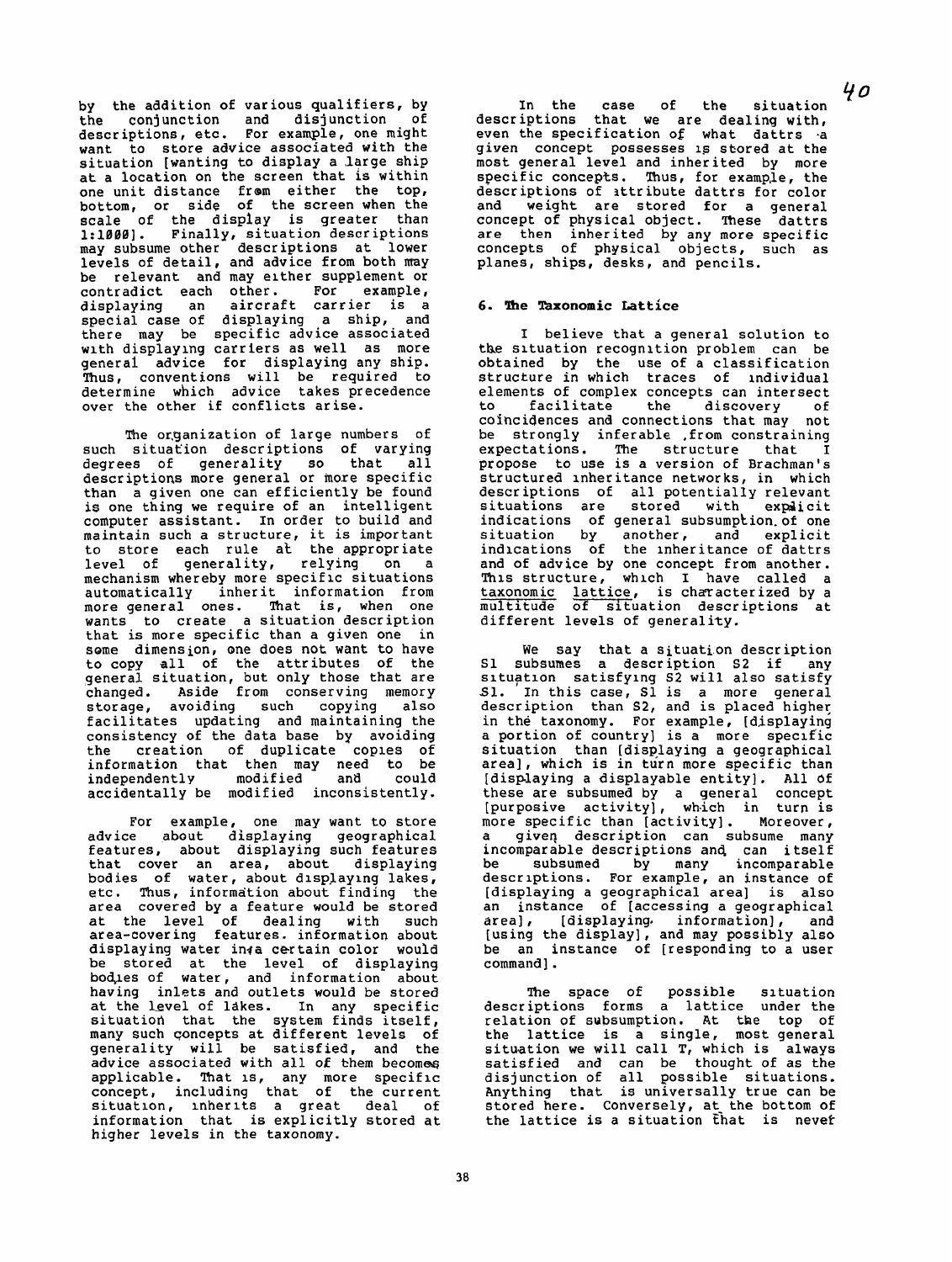satisfied, which we call NIL; It can be thought of as the conjunction of all<br>possible (including inconsistent) possible (including inconsistent)<br>situations. Assertions of negative situations. Assertions existence can be stored here.

At the "middle" level of the lattice<br>are a set of primitive perceptible primitive perceptible predicates -- descriptions whose truth in the world are directly measutable by the "sense organs'' of the system. All classes above this level are constructed by some form of generalization operation, and all classes below are formed by some form of<br>specialization. At some point sufficiently low in the lattlce, one can begin to fgrm inconsistent descriptions by the conjunction of incompatible concepts, the imposition of impossible restrict ions, etc. There is nothing to prevent such concepts from being formed; indeed, it is necessary in order for the organism to contemplate, store, and remember their inconsistency .

There are a number of specific relationships that can cause one situation<br>description to subsume another. A given description to subsume another. situation description can be made more general by relaxing a condition on a dattr, by eliminating the requirement for a dattr, by relaxing the constraints of<br>its structural description, or by its structural description, or explicitly disjoining it (or'ing it) with another descr iption. **A** given description can be made more specific by tightening the conditions on a dattr, by adding a dattr, by tightening the constraints of its structural description, or by its structural description, or by<br>explicitly conjoining (and'ing) it with<br>another description. These operations another description. These operations applied to any finite set of situation descriptions induce a lattice structure of possible situation descripfions that can be formed by combinations of the elements of the,initial set. We refer to this structure as the virtual lattice induced by a given set of situation descriptions. Note that only a finite portion of this lattice need be stored with explicit connections from more specific to more<br>general concepts. By processing this general concepts. By processing this<br>explicit lattice, one can test any given description for membership in the virtual lattice and assimilate any new situation description into the explicit lattice in the appropriate place corresponding to its position in the virtual lattice.

In operation, any situation descr iption about which information is explicitly stored will be entered into the explicit lattice. Any situation that the machine can understand is in some sense already in the virtual lattice and needs only be "looked **up"** in it. One task we have set for ourselves efficient algorithms to tell whether a given situation can be understood in terms of the concepts of the lattice and if so, to construct its corresponding descr ipt ion and explicitly record iks relations **€0**  other concepts in the explicit lattice.

The parsing of the original sentence can either be done by an **ATN** grammar, or by a version of the taxonomic lattice j.tself (one that characterizes a tamnomy of sentence types) . **Let** us assume here that it is done by an **ATN** grammar that is closely coupled to a taxonomic lattice, with the ATN representing the syntactic<br>information about sentence form and the taxonomic lattice representing general semantic information. **As** the **ATN** grammar picks up constituents of the sentence, it reaches states where it makes hypotheses about the syntactic roles 'that those constituents play in the sentence (e.g.. "this is the subject", "this is the verb" etc.). Such hypotheses are then entered intd the lattice, where they begin to activate the recognition conditions of concepts in the network. For example, in the taxonomic lattice there is a concept of an imperative sentence whose subject is the system, whose verb is "show", whose indirect abject is the user and whose direct object is a displayable object.

39

#### **7. An Example**

As an example of the situation recognition process using marker propagation in a taxonomic lattice; let us consider a simple case of interpreting the<br>intent of a simple English sentence. The intent of a simple English sentence. example chosen is not complex enough to require all of **the** machinefy discussed, but is presented here to illustrate the mechanism. The major features of the situation recoghition mechanism only become critical in interpreting commands that require several Sentences to build up, or which depend on the current context in complew ways, but such situations are difficult to illustrate.

For our example, suppose that the system contained a concept for requests to display a geographical region, and the user's input request were "Show me the eastern end of the Mediterranean." The concept [request] contains dattrs for the requestor, the requestee, a description of the state that the requestor desires, a form of request (demand, order, polite request, expression of preference, etc.), and perbaps others, Requests, can take many forms. Assume that we have stored in the system a rule that says "Any sentence of the form: 'show me **NP1** is a request to display that **NP**." stored in the lattice as a piece of advice associated with the concept **"A** sentence of the form: 'show me  $NP'$ ," in such a way that when a sentence of the indicated form was found, an instance of a display request would be created. At that point, this resulting display request would be placed in the lattice in such a way that all more general concepts of which it is an instance would be activated, and in particular, the concept of a request to display a geographical region would be activated.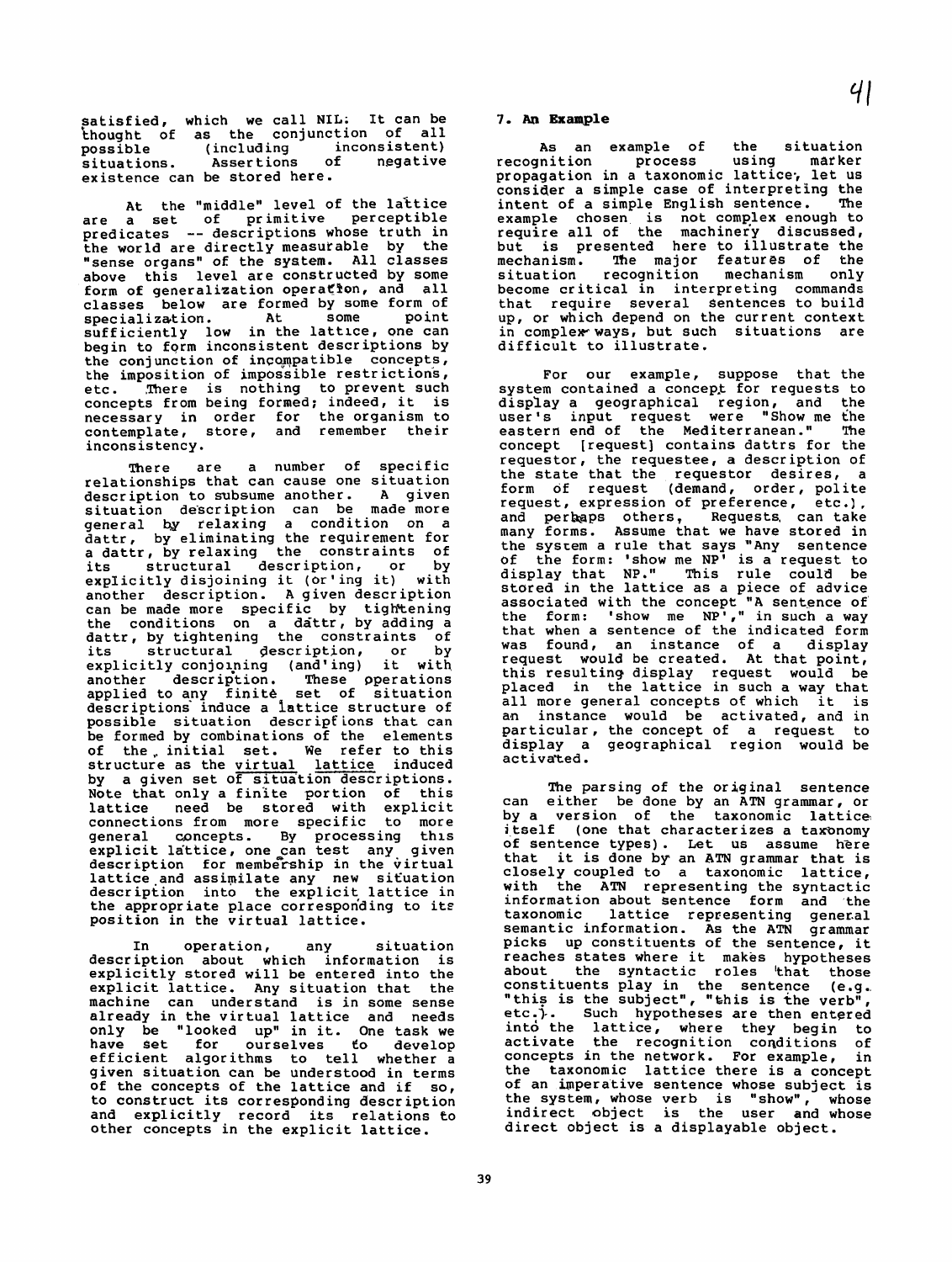**As** the parsinq proceeds, the **ATN** will make assertions about the sentence. it is building **up,** and it will not only be building **up** syntactic representations of constituents of the sentence, but also be building up representations of possible meanings of those constituents. In particular, it will be building up a list of those concepts in the lattice of **which** the current donstituent may be a restriction or instance and a list of the dattr-value. pairings that have been found so far. If a parse path succeeds (i.e. reaches a POP arc) , then a node in the taxonomic lattice corresponding to+ that hypothesis will be found or cpnstructed. **!Chis** node will have links to more general and more specific concepts, and **will** have its constituents linked to appropriate dattrs of those concepts. At the point when this concept node is when this concept node is<br>found/constructed, a process of activation spreading will be launched in the lattice to find any advice that may be inherited by that concept. This process will also leave "footprints" in the lattice that will facilitate **the** detection of concepts of which the current one may itself be a dattr (or part of a structural condition).

In the example above, **wnen** the parser has parsed the initial portion of the sentence "show me", it has built up in its<br>internal registers the information internal registers the information corresponding to the hypothesis that the sentence is an imperative, with subject "you" and indirect object "me". Moreover, it **knows khat** (in input sentences) **"you"**  refers to the system itself, while "me" refers to the speaker. It also knows that the main verb is the verb "show". Let us suppose that at this point, the parser decides to activate the corresponding taxonomic lattice nodes for the concepts [the system], [the user], and [the verb show] (possibly with pointers to the syntactic hypothesis being constructed and/or the labels SUBJECT, OBJECT, VERB, respectively) . Ignor ing **for now whatever**  information or associated with these concepts or their generalizations, the footprints that they leave imthe network will intersect at a node [display request] which has dattrs<br>for requestor, requestee, form of request, for requestor, requestee, form of request,<br>and requested thihg. They also intersect at other concepts such as [imperative sentence], [active sentence], [action],<br>and a more specific kind of display and a more specific **kind** of display request [region display request], whose requested thing is a geographical region. **This** latter concept was created and inserted into the lattice precisely to hold advice about how to display geographical , regions, **and** to serve as a monitor for the occurrence of situations. Fig. 1 is a fragment of a taxonomic lattice showing the concepts of interest. (For details of the notation, **see** Brachman (19781, Woods and Brachman **[I9781** .)

40

When the final noun phrase has been parsed and **given an** interpretation, **the**  footprints that its activation leaves in the network will awaken the [region display request] node, **which** will then be fully satisfied, and the parser will create a corr'esponding instance node, with appropriate bind'ings for' its dattrs. In processing the noun phrase, the parser will discover the adjective "eastern" and the noun "Mediterranean" and will activate the correspanding nodes in the taxonomlc lattice. The concept [east] **1s** an instance of [direction], which, among other things, is the restriction for a dattr of a concept **[directionally** determined subceg ion] that defines **the**  meaning of such concepts as "north eastern Idaho". Another dattr of this same concept has the restriction [geographical regionl, which is on the superc chain from<br>Mediterranean. Hence, footprints from Hence, footprints from "eastern" and "Mediterranean" will intersect at the concept [directionally determined subreg lon] , causlng an instance of that concept to be constructed as a possible **meaning** of the nyun phrase. **'he**  [directionally determined subregion] concept itself has a superc connection to [geographical reglon] , which **happens** to be **the** restr iction for the "reguested 'thing" dattr of the concept [region dlsplay request] which has already received marks for ~ts other dattrs. **Thus,** the intersection of footprints from the various constituents of the sentence at thls concept node has served to select this **node** out **of** all the **other** nodes in the network. Since the more general concept [display request] is on a superc chain from [region display request], it will also be activated, and advice from both places will be considered.

## **8. Conclusion**

In situation recognition, **the** nodes of a taxonomlc **lattice structure serve as**  rendezvous points where footpr ihts. from various constituent elements of a concept can meet. **This** facilitates the detection of coincidences of related events, which in many cases will not be suggestive in isolation. **The** implementation of the kinds **of** operations described above involves a system of marker passing conventions for propagating the various "footprints" **around** the **network,** detecting coincidences, creating instance nodes, **and**  propagating further markers when coincidences are found. **A** major portion of our current research involves the discovery of effective conventions for such marker passing operations Other issues include working ouc conventions for how far markers should propagate (amounting to decisions as to where to rendezvous) , deciding how much information a mark carries with it and to what extent marks are inherited, developing ways to allow a node to remember partial